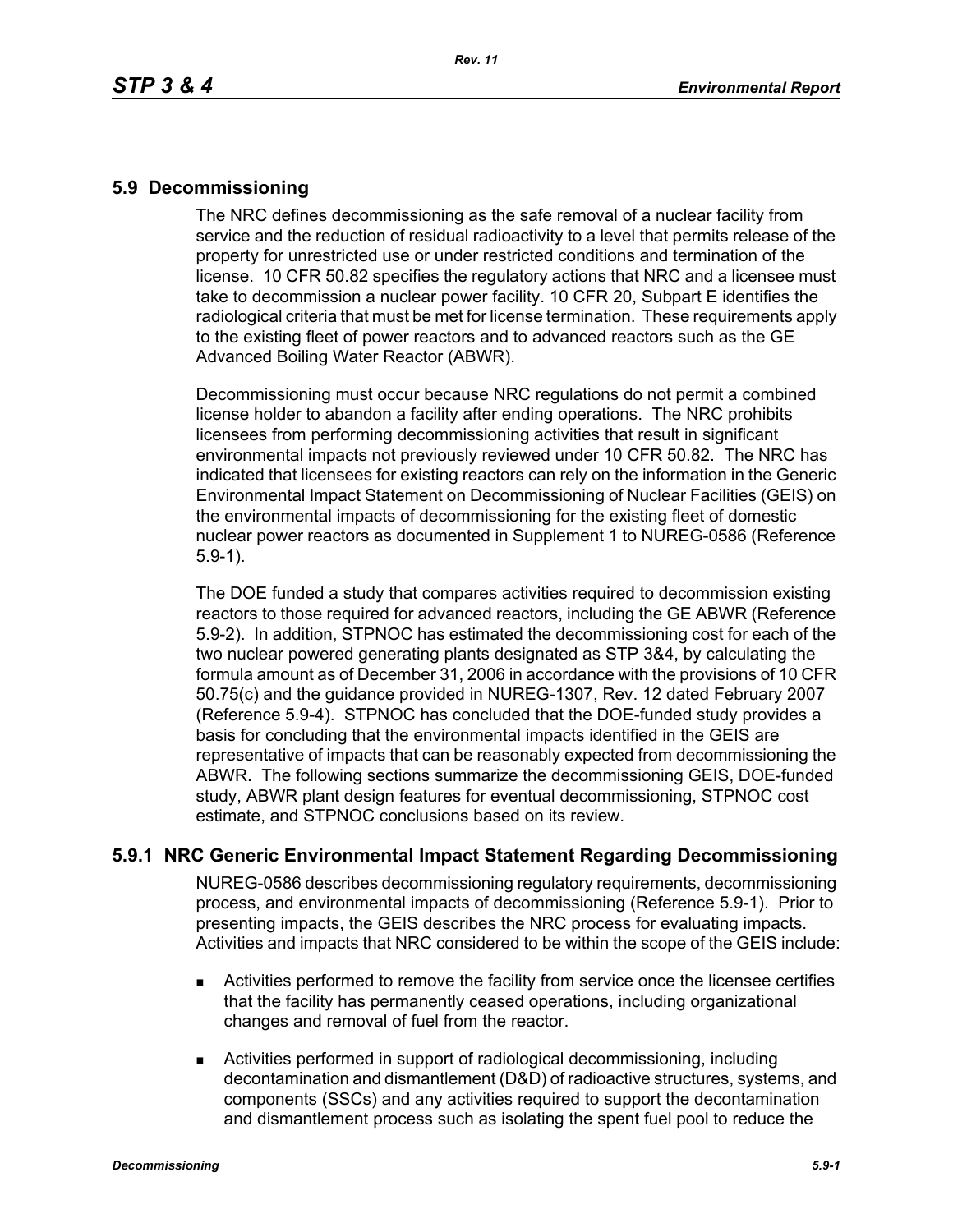scope of required safeguards and security systems so D&D can proceed on the balance of the facility without affecting the spent fuel.

- Activities performed in support of dismantlement of nonradiological SSCs, such as diesel generator buildings and cooling towers.
- Activities performed up to license termination and their resulting impacts as provided by the definition of decommissioning, including shipment and processing of radioactive waste.
- **Nonradiological impacts occurring after license termination from activities** conducted during decommissioning.
- **EXEC** Activities related to release of the facility.
- Human health impacts from radiological and nonradiological decommissioning activities.

According to Section 5.9 of NUREG-1555 (Reference 5.9-3), studies of social and environmental effects of decommissioning large commercial power generating units have not identified any significant impacts beyond those considered in the GEIS on decommissioning. The GEIS evaluates the environmental impact of the following three decommissioning methods:

- **DECON** The equipment, structures, and portions of the facility and site that contain radioactive contaminants are removed or decontaminated to a level that permits termination of the license shortly after cessation of operations.
- SAFSTOR The facility is placed in a safe stable condition and maintained in that state (safe storage) until it is subsequently decontaminated and dismantled to levels that permit license termination. During SAFSTOR, a facility is left intact, but the fuel is removed from the reactor vessel and radioactive liquids are drained from systems and components and then processed. Radioactive decay occurs during the SAFSTOR period, thus reducing the quantity of contaminated and radioactive material that must be disposed of during the decontamination and dismantlement of the facility at the end of the storage period.
- ENTOMB This alternative involves encasing radioactive SSCs in a structurally long-lived substance, such as concrete. The entombed structure is appropriately maintained, and continued surveillance is carried out until the radioactivity decays to a level that permits termination of the license.

Definitive plans for decommissioning are required by the NRC after a decision has been made to cease operations. The general environmental impacts are summarized in this section, because detailed analyses of decommissioning alternatives are not prepared until cessation of operations.

As discussed in NUREG-0586, decommissioning a nuclear facility that has reached the end of its useful life generally has a positive environmental impact. The air quality,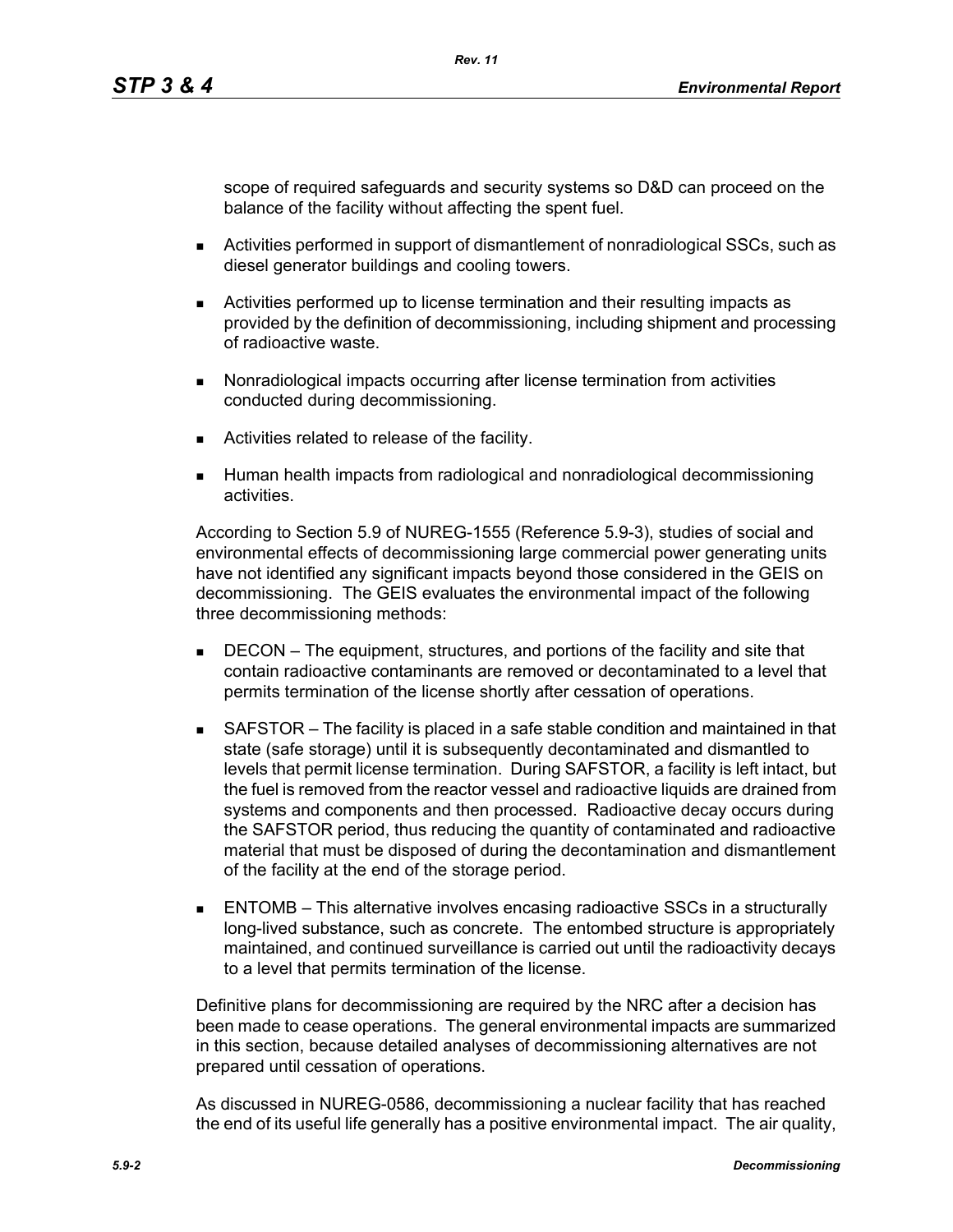*Rev. 11*

water quality, and ecological impacts of decommissioning are expected to be substantially smaller than those of power plant construction or operation because the level of activity and the releases to the environment are expected to be smaller during decommissioning than during construction and operation. The major environmental impact, regardless of the specific decommissioning option selected, is the commitment of small amounts of land for waste burial in exchange for the potential reuse of the land where the facility is located. Socioeconomic impacts of decommissioning will result from the demands on, and contributions to, the community by the workers employed to decommission a power plant (Reference 5.9-3).

Experience with decommissioned power plants has shown that the occupational exposures during the decommissioning period are comparable to those associated with refueling and plant maintenance when a plant is operational. Each potential decommissioning alternative will have radiological impacts from the transport of materials to their disposal sites. The expected impact from this transportation activity will not be significantly different from normal operations (Reference 5.9-3).

#### **5.9.2 DOE-Funded Study on Decommissioning Costs**

The total cost of decommissioning depends on many factors, including the sequence and timing of the various stages of the program, location of the facility, current radioactive waste burial costs, and plans for spent fuel storage. To ensure that a lack of funds does not result in delays in or improper conduct of decommissioning that may adversely affect public health and safety, 10 CFR 50.75 requires that operating license applicants and licensees provide reasonable assurance that adequate funds for performing decommissioning will be available at the end of operation. To provide this assurance, the regulation requires that two factors be considered: (1) the amount of funds needed for decommissioning, and (2) the method used to provide financial assurance. At its discretion, an applicant may submit a certification based either on the formulas provided in 10 CFR 50.75 or, when a higher funding level is desired, on a facility-specific cost estimate that is equal to or greater than that calculated using the formula in 10 CFR 50.75, consistent with guidance provided by Regulatory Guide 1.159 (Reference 5.9-5).

To support development of advanced reactors for production of electric power and to establish the requirements for providing reasonable assurance that adequate funds for performing decommissioning will be available at the end of plant operations, a study was commissioned by DOE (Reference 5.9-2). The study presents estimates of the costs to decommission the advanced reactor designs following a scheduled cessation of plant operations. Four reactor types were evaluated in this report: the GE ABWR, the GE Economic Simplified Boiling Water Reactor (ESBWR), the Westinghouse Advanced Passive Pressurized Water Reactor (AP1000), and the Atomic Energy of Canada, Limited (AECL) Advanced CANDU Reactor (ACR-700). The cost analysis described in the study is based on the prompt decommissioning alternative, or DECON, as defined in NUREG-0586. The DECON alternative is also the basis for the NRC funding regulations in 10 CFR 50.75 and use of the DECON alternative for the advanced reactor designs facilitates the comparison with NRC estimates and financial provisions.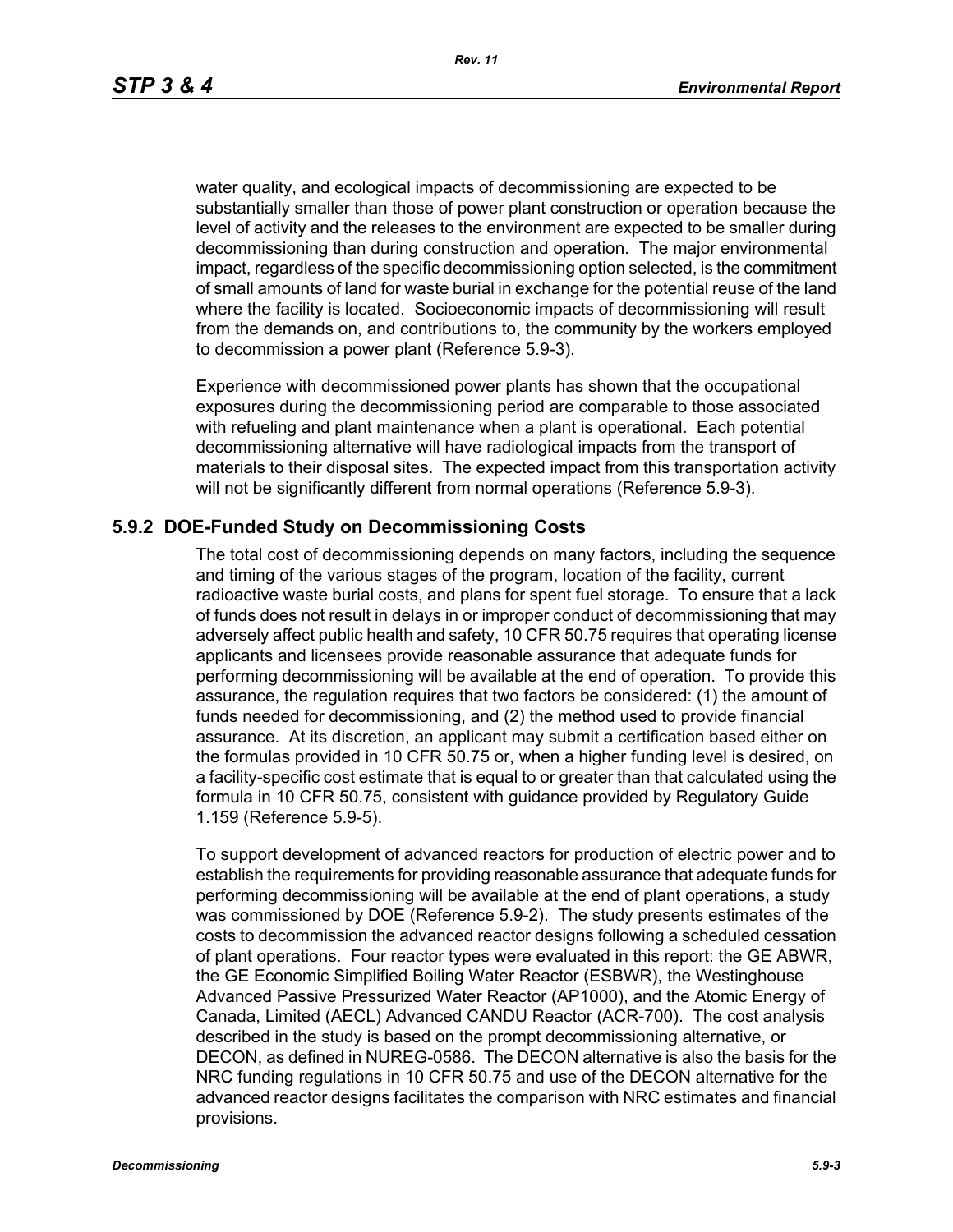DECON comprises four distinct periods of effort:

- *(1)* Pre-shutdown planning/engineering
- *(2)* Plant deactivation and transition (no activities are conducted during this period that will affect the safe operation of the spent fuel pool)
- *(3)* Decontamination and dismantlement with concurrent operations in the spentfuel pool until the pool inventory is zero
- *(4)* License termination

Each of the decommissioning activities evaluated in the GEIS is performed during one or more of the periods identified above. Because of the delays in development of the federal waste management system, it may be necessary to continue operation of a dry fuel storage facility on the reactor site after the reactor systems have been dismantled and the reactor nuclear license terminated.

The cost estimates described in the DOE study were developed using the same cost estimating methodology used by NRC and consider the typical features of a generic site located in the southeast, including the nuclear steam supply systems, power generation systems, support services, site buildings, and ancillary facilities. STPNOC considers this to be a valid approach for STP 3 & 4. The estimates are based on numerous fundamental assumptions, including labor costs, low-level radioactive waste disposal costs and practices, regulatory requirements, and project contingencies. The primary cost contributors identified in the study are either labor-related or associated with the management and disposition of the radioactive waste. Overall, the DOE study concluded that with consistent operating and management assumptions, the total decommissioning costs projected for the advanced reactor designs are comparable to those projected by NRC for operating reactors with appropriate reductions in costs due to reduced physical plant inventories (Reference 5.9-2).

# **5.9.3 ABWR Plant Design Features for Decommissioning**

The reduction of personnel exposure during decommissioning depends to a large extent on the same general principles for occupational exposure as for normal operations. The ABWR design emphasizes the use of materials selected to have low corrosion rates and reduced buildup of radioactivity on equipment, resulting in lower radiation fields after plant operations and lower activity rates to contend with during the decommissioning process. Decontamination connections on equipment used for light decontamination prior to maintenance can be successfully used to perform heavy acid wash decontamination after final operations to remove more embedded contaminants. The overall design of the plant allows for repair and maintenance including change-out of all major equipment with a few limited exceptions. This allows for all the plant equipment to be readily removed from the buildings after shutdown for disassembly, decontamination, and disposal. Special attention has been given in the design to provide access and equipment handling capabilities for the maintenance of major components. These design features, such as overhead monorails, lifting devices, and in-place ladders enhance access and removal of equipment and access to all parts of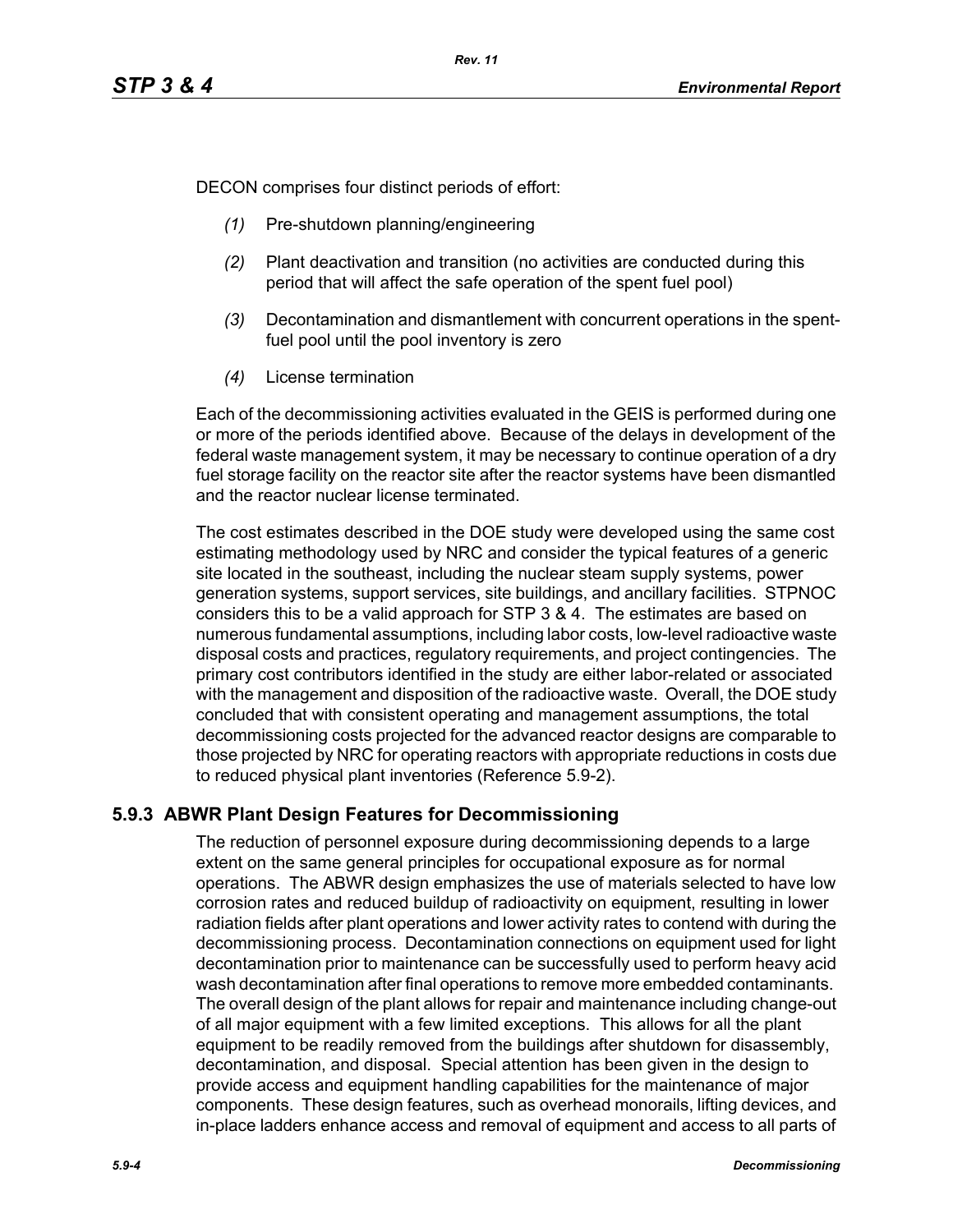the plant except those most heavily contaminated. Additionally, two operational activities have a significant effect on decommissioning: (1) maintenance of plant water chemistry within existing limitations to minimize contamination, and (2) maintaining records of plant modifications to minimize post-operational uncertainty due to changes in equipment, piping, and electrical routing or inventive modifications.

# **5.9.4 STP Units 3 and 4 Decommissioning Cost Estimate**

STPNOC has established a decommissioning cost estimate for each of the GE ABWR units proposed to be constructed on the STP site in order to assess the financial obligations pertaining to the eventual decommissioning of the two units. Part 1.4 of the COLA describes the plans for providing financial assurance for the decommissioning of the two units and includes a certification regarding the cost estimate for each unit, which is provided in Table 1.4 appended to Part 1 of the COLA. The cost estimate or "formula amount" for the minimum certification is calculated in accordance with the provisions of 10 CFR 50.75(c) and the guidance provided in NUREG-1307, Rev. 12 dated February 2007 (Reference 5.9-4), which assumes the DECON decommissioning alternative. The estimate assumes the removal of all contaminated and activated plant components and structural materials such that the owner may then have unrestricted use of the site with no further requirements for an operating license. Similar to the DOE study, the primary cost contributors identified are labor-related or associated with the management and disposition of the radioactive waste.

The STPNOC projected cost to decommission each of the GE ABWRs is estimated to be approximately \$517 million, reported in end of year 2006 dollars. This minimum certification amount for each plant was calculated using the formula delineated in 10 CFR 50.75(c)(1) and appropriate escalation indices, including the waste burial factor provided in NUREG-1307, Rev. 12, for the vendor waste processing option.

## **5.9.5 Conclusions**

STPNOC compared the activities analyzed in the GEIS of the environmental impacts associated with decommissioning the existing fleet of domestic nuclear power reactors with the activities that form the basis for decommissioning cost estimates prepared by DOE for advanced reactor designs and determined that the scope of activities is the same. Projected physical plant inventories associated with advanced reactor designs will generally be less than those for currently operating power reactors due to advances in technology that simplify maintenance and benefit decommissioning. Based on this comparison, STPNOC has concluded that the environmental impacts identified in the GEIS are representative of impacts that can be reasonably expected from decommissioning the GE ABWR.

STPNOC has projected a total decommissioning cost estimate using the NRC's formula amount in accordance with 10 CFR 50.75(c)(1). The cost projected to decommission two GE ABWRs using the DECON alternative is estimated to be \$1.034 billion, reported in end of year 2006 dollars. As permitted by NRC's rules, the decommissioning funding report may be based upon a higher site specific cost estimate than the formula amount.